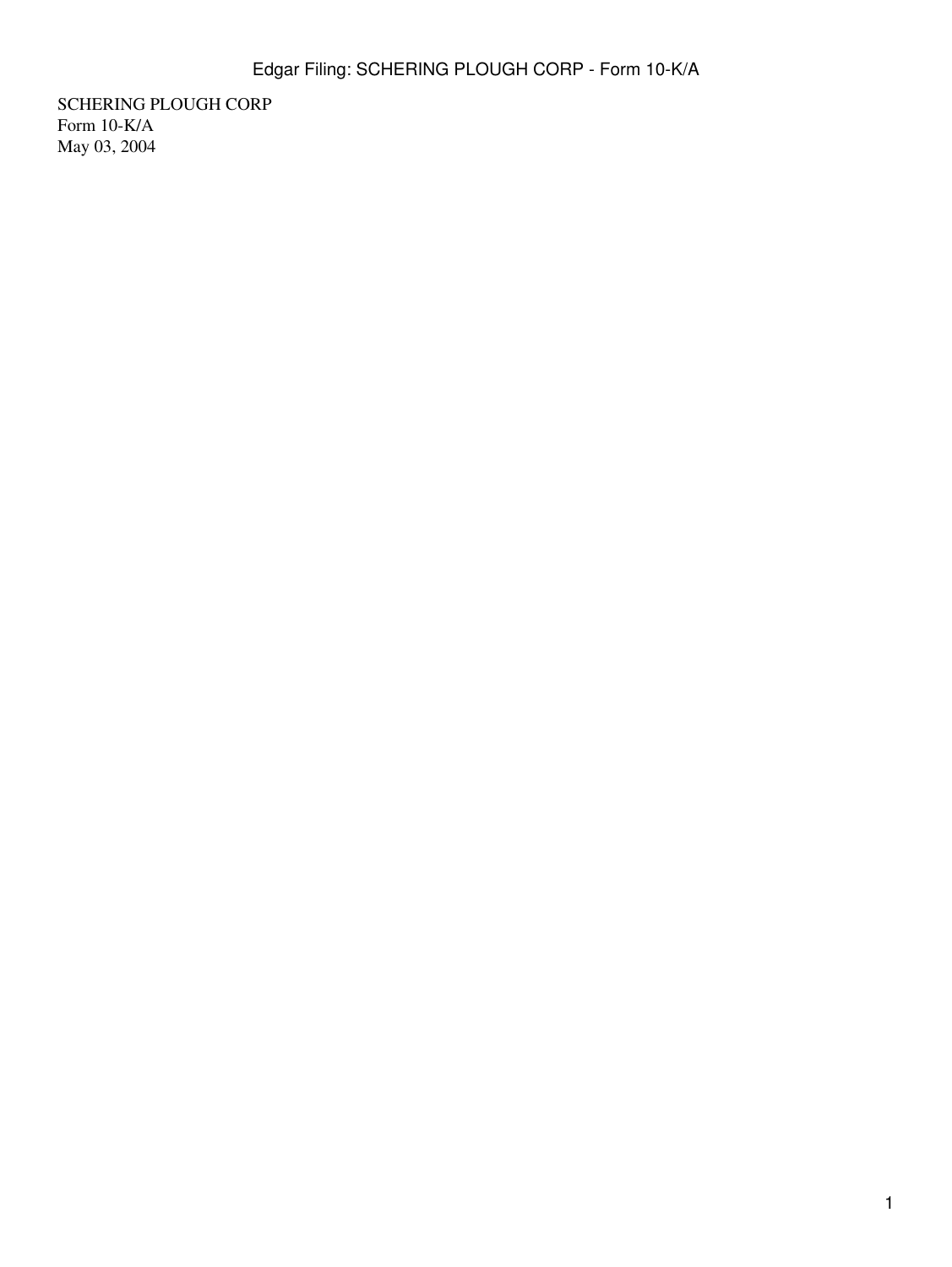**[Table of Contents](#page-3-0)**

(State of incorporation) 2000 Galloping Hill Road

Act:

### **SECURITIES AND EXCHANGE COMMISSION**

### **WASHINGTON, D.C. 20549**

#### **Form 10-K/A**

#### ANNUAL REPORT PURSUANT TO SECTION 13 OR 15(d) OF THE SECURITIES EXCHANGE ACT OF 1934

For the fiscal year ended December 31, 2003 Commission File No. 1-6571

Securities registered pursuant to section 12(b) of the

#### **SCHERING-PLOUGH CORPORATION**

(Exact name of registrant as specified in charter)

New Jersey I.R.S. Employer Identification No. 22-1918501

Kenilworth, N.J. 07033 (908)298-4000 (Address of principal executive offices) (Registrant s telephone number)

Name of each exchange on Title of each class which registered

Common Shares, \$.50 par value  $\blacksquare$  New York Stock Exchange

Preferred Share Purchase Rights\* New York Stock Exchange

\*At the time of filing, the Rights were not traded separately from the Common Shares.

Indicate by check mark whether the registrant has filed all reports required to be filed by Section 13 or 15(d) of the Securities Exchange Act of 1934 during the preceding 12 months and has been subject to such filing requirements for the past 90 days. YES x NO o

Indicate by check mark if disclosure of delinquent filers pursuant to Item 405 of Regulation S-K is not contained herein, and will not be contained, to the best of registrant s knowledge, in definitive proxy or information statements incorporated by reference in Part III of this Form 10-K or any amendment to this Form 10-K. o

Indicate by check mark whether the registrant is an accelerated filer (as defined in Rule 12b-2 of the Exchange Act). YES x NO o

Aggregate market value of common shares held by non-affiliates computed by reference to the price at which the common shares were last sold as of June 30, 2003 (the last business day of the registrant s most recently completed second fiscal quarter): \$27,309,591,713

Common shares outstanding as of January 31, 2004: 1,471,196,309

### Table of Contents 2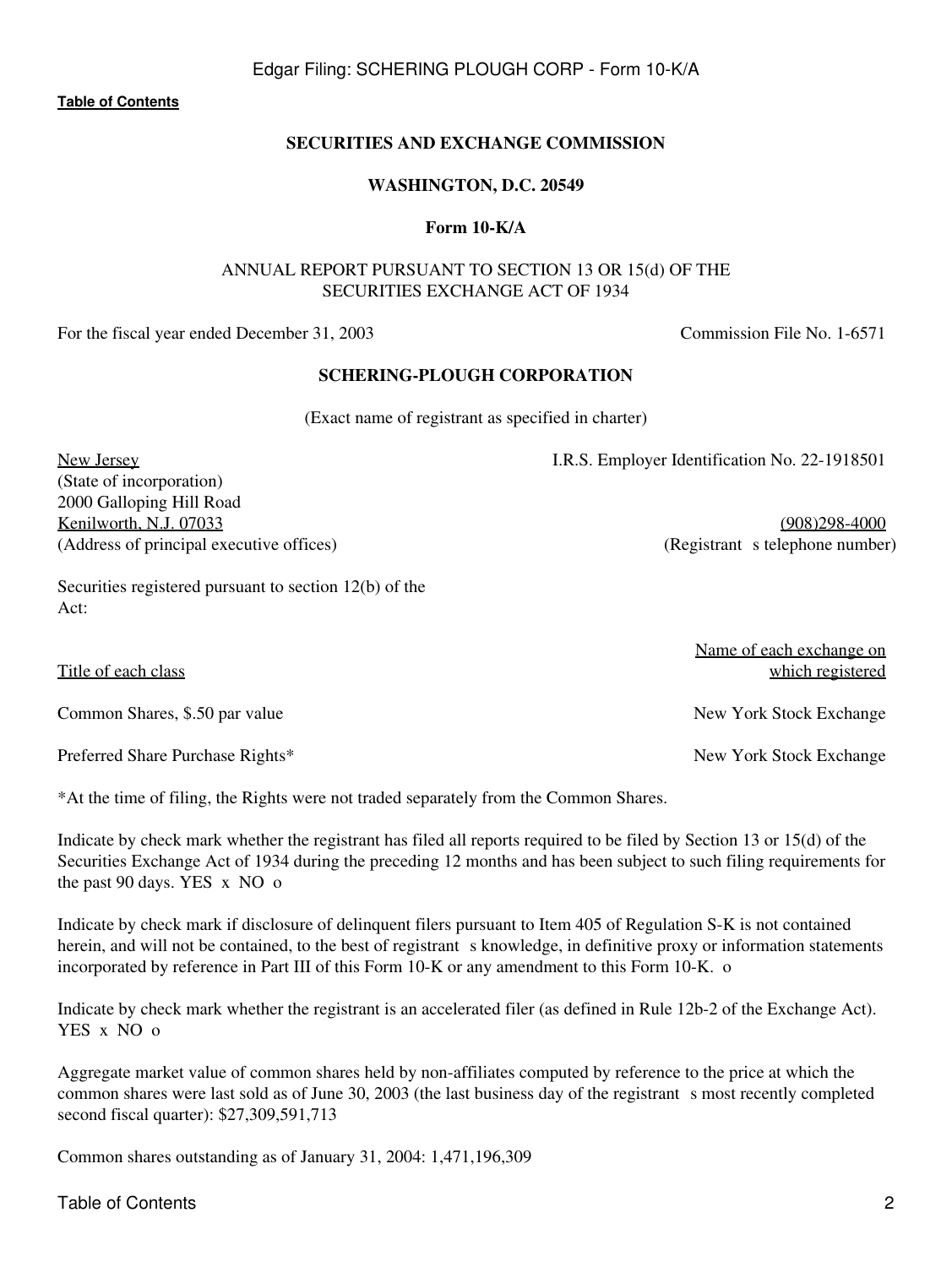# **Documents incorporated by reference**

Schering-Plough Corporation Proxy Statement for the Annual Meeting of Shareholders on April 27, 2004

**Part of Form 10-K** Part III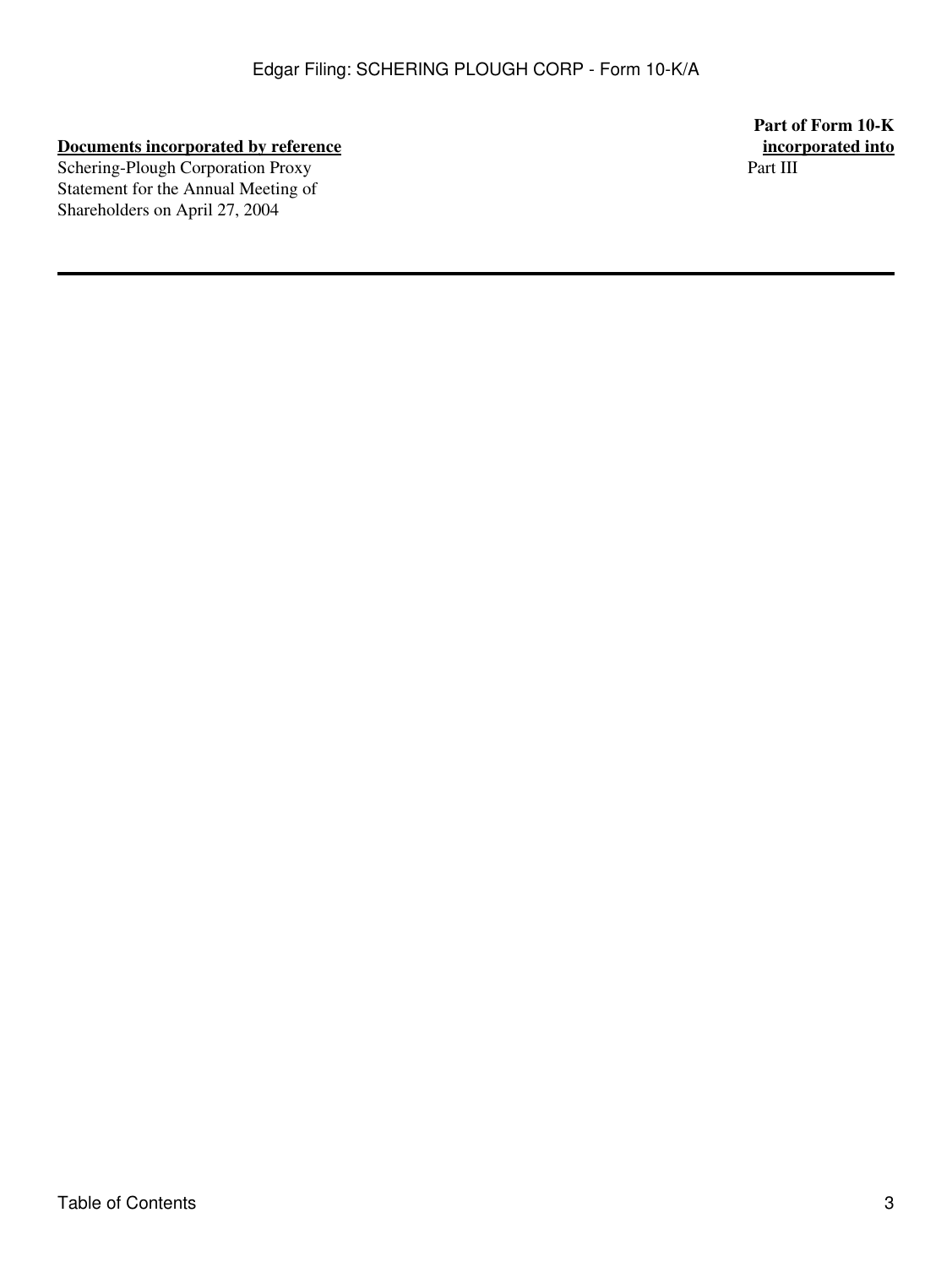# **TABLE OF CONTENTS**

<span id="page-3-0"></span>[Item 6. Exhibits and Reports on Form 8-K](#page-5-0) **[SIGNATURES](#page-6-0)** [Item 6. Exhibits and Reports on Form 8-K](#page-9-0) DISTRIBUTION AGREEMENT **CERTIFICATION CERTIFICATION**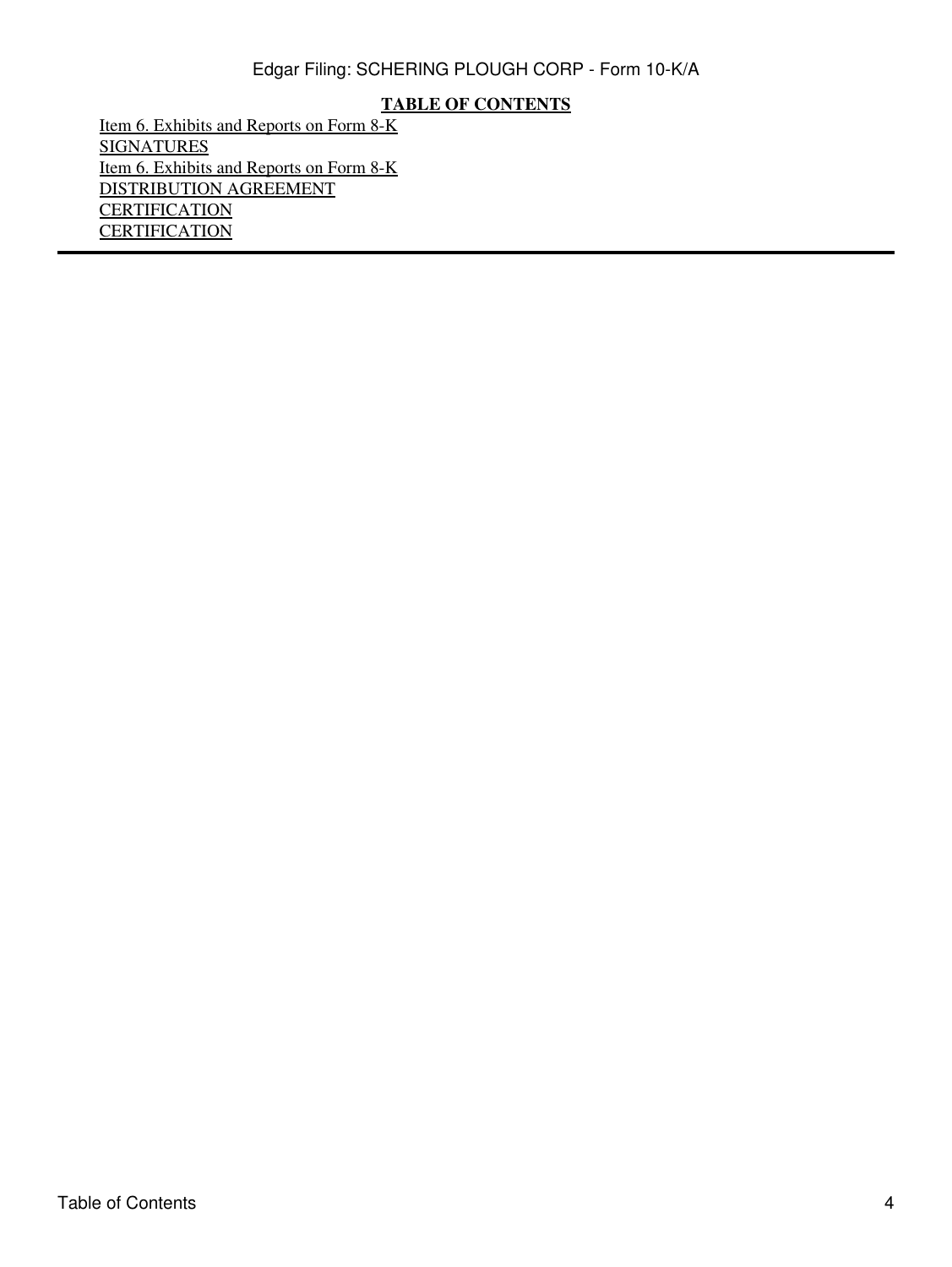#### **[Table of Contents](#page-3-0)**

# Explanatory Note:

This amendment to Schering-Plough Corporation s 2003 Form 10-K is being filed solely to include a new version of Exhibit 10(u). That Exhibit omits certain information for which Schering-Plough Corporation has requested confidential treatment by the SEC. No other portions of the 10-K are being amended.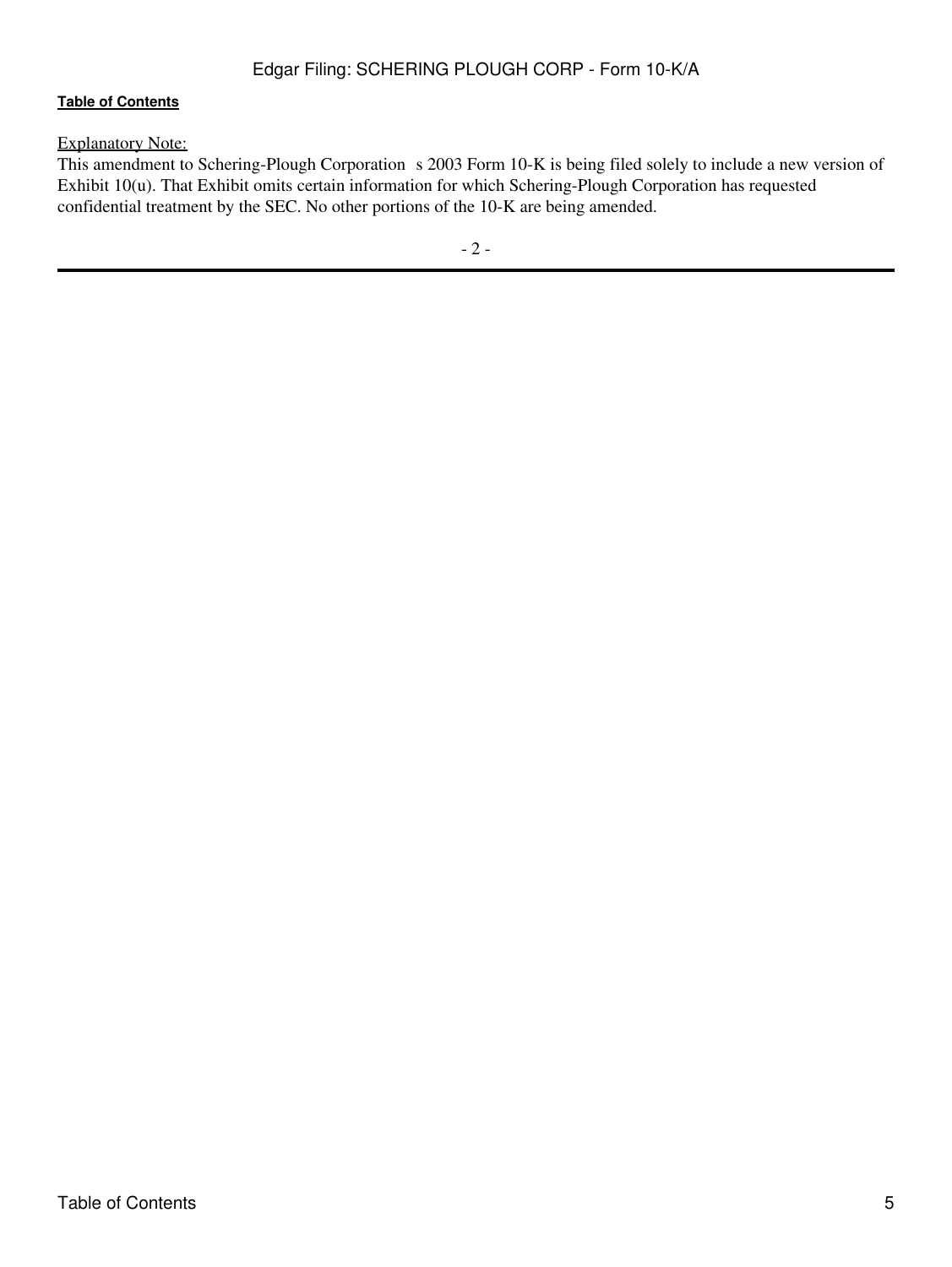#### **[Table of Contents](#page-3-0)**

<span id="page-5-0"></span>Item 15. Exhibits, Financial Statement Schedules, and Reports on Form 8-K

(a) 3. Exhibits The following Exhibits are filed with this Amendment:

| <b>Exhibit Number</b> | <b>Description</b>                                                                                                |  |  |  |
|-----------------------|-------------------------------------------------------------------------------------------------------------------|--|--|--|
| 10(u)                 | Distribution Agreement between the Company and                                                                    |  |  |  |
|                       | Centocor, Inc., dated April 3, 1998.*                                                                             |  |  |  |
| 31.1                  | Sarbanes-Oxley Act of 2002, Section 302 Certification for                                                         |  |  |  |
|                       | Chairman of the Board, Chief Executive Officer and                                                                |  |  |  |
|                       | President                                                                                                         |  |  |  |
| 31.2                  | Sarbanes-Oxley Act of 2002, Section 302 Certification for                                                         |  |  |  |
|                       | <b>Executive Vice President and Chief Financial Officer</b>                                                       |  |  |  |
|                       | *Note that information is omitted from Exhibit $10(u)$ pursuant to a request for confidential treatment and filed |  |  |  |
|                       | separately with the Securities and Exchange Commission pursuant to Rule 24b-2 under the Securities Exchange Act   |  |  |  |
| of 1934, as amended.  |                                                                                                                   |  |  |  |

- 3 -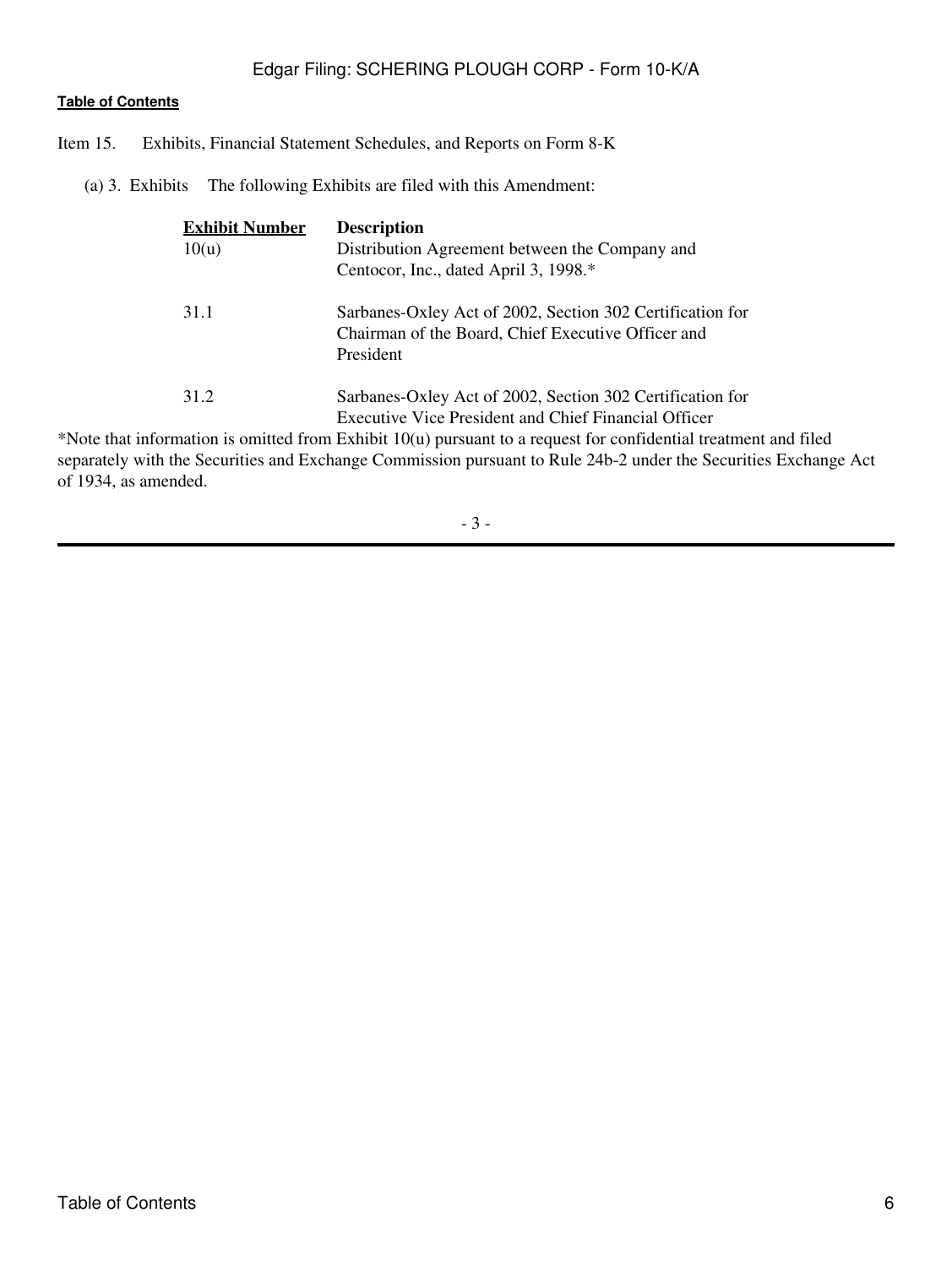### **[Table of Contents](#page-3-0)**

### <span id="page-6-0"></span>SIGNATURES

Pursuant to the requirements of Section 13 or 15 (d) of the Securities Exchange Act of 1934, the registrant has duly caused this report to be signed on its behalf by the undersigned, thereunto duly authorized.

> Schering-Plough Corporation (Registrant)

Date April 29, 2004 By /s/ Thomas H. Kelly

Thomas H. Kelly Vice President and Controller

Pursuant to the requirements of the Securities Exchange Act of 1934, this report has been signed below by the following persons on behalf of the registrant and in the capacities and on the date indicated.

By /s/ Fred Hassan

Fred Hassan Chairman of the Board, Chief Executive Officer and President

By /s/ Robert J. Bertolini

Robert J. Bertolini Executive Vice President and Chief Financial Officer

By /s/ Thomas H. Kelly

Thomas H. Kelly Vice President and Controller and Principal Accounting Officer

 $\mathbf{B}$ y \*

Hans W. Becherer Director

 $\mathbf{B}$ y \*\*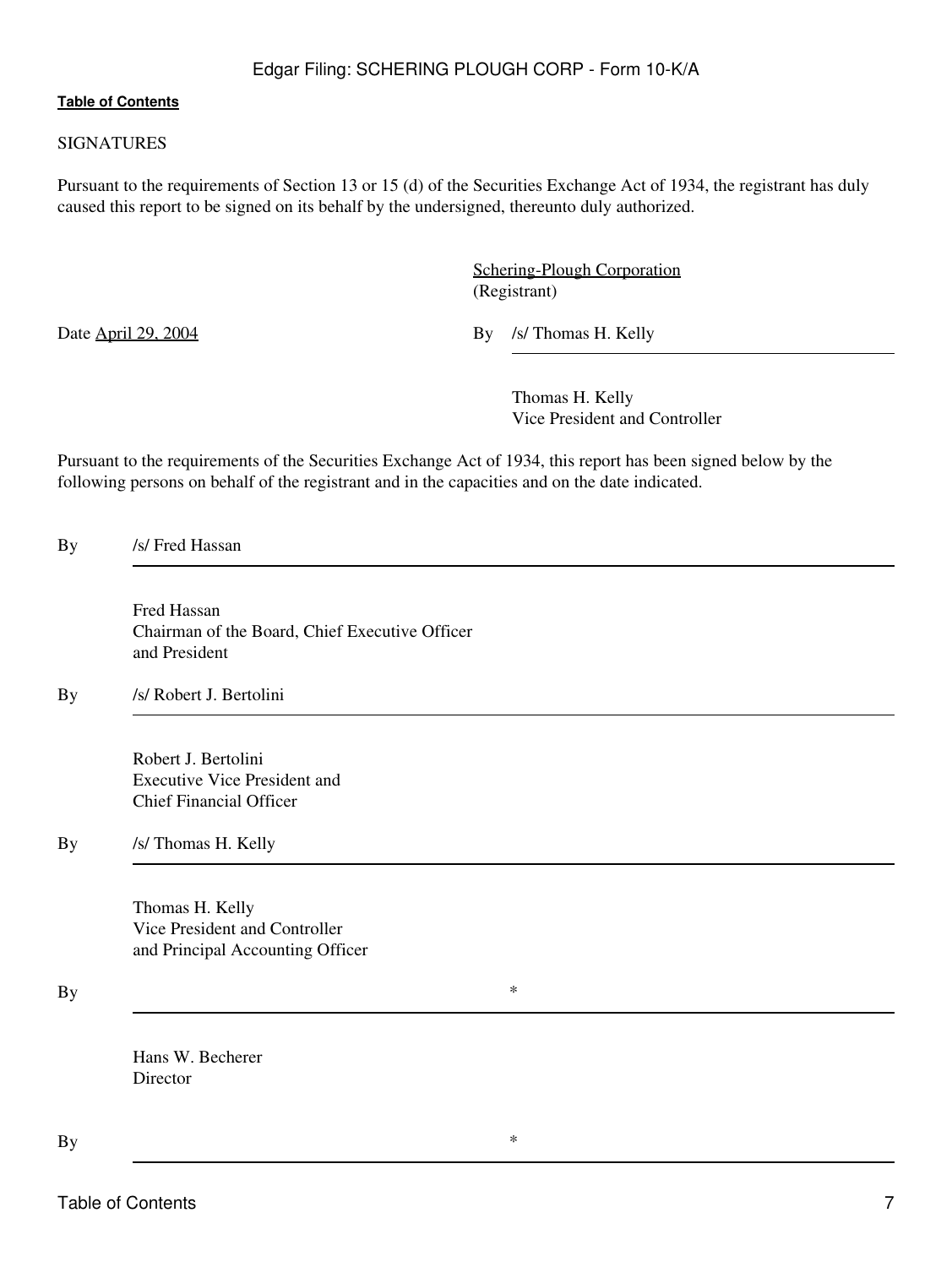| Philip Leder, M.D.<br>Director     |        |       |                |
|------------------------------------|--------|-------|----------------|
|                                    | $\ast$ |       |                |
| Eugene R. McGrath<br>Director      |        |       |                |
|                                    | $\ast$ |       |                |
| Carl E. Mundy, Jr.<br>Director     |        |       |                |
|                                    | $\ast$ |       |                |
| Richard de J. Osborne<br>Director  |        |       |                |
|                                    | $\ast$ |       |                |
| Patricia F. Russo<br>Director      |        |       |                |
|                                    | $\ast$ |       |                |
| Kathryn C. Turner<br>Director      |        |       |                |
|                                    | $\ast$ |       |                |
| Robert F. W. van Oordt<br>Director |        |       |                |
|                                    | $\ast$ |       |                |
| Arthur F. Weinbach<br>Director     |        |       |                |
| /s/ Thomas H. Kelly                |        | Date: | April 29, 2004 |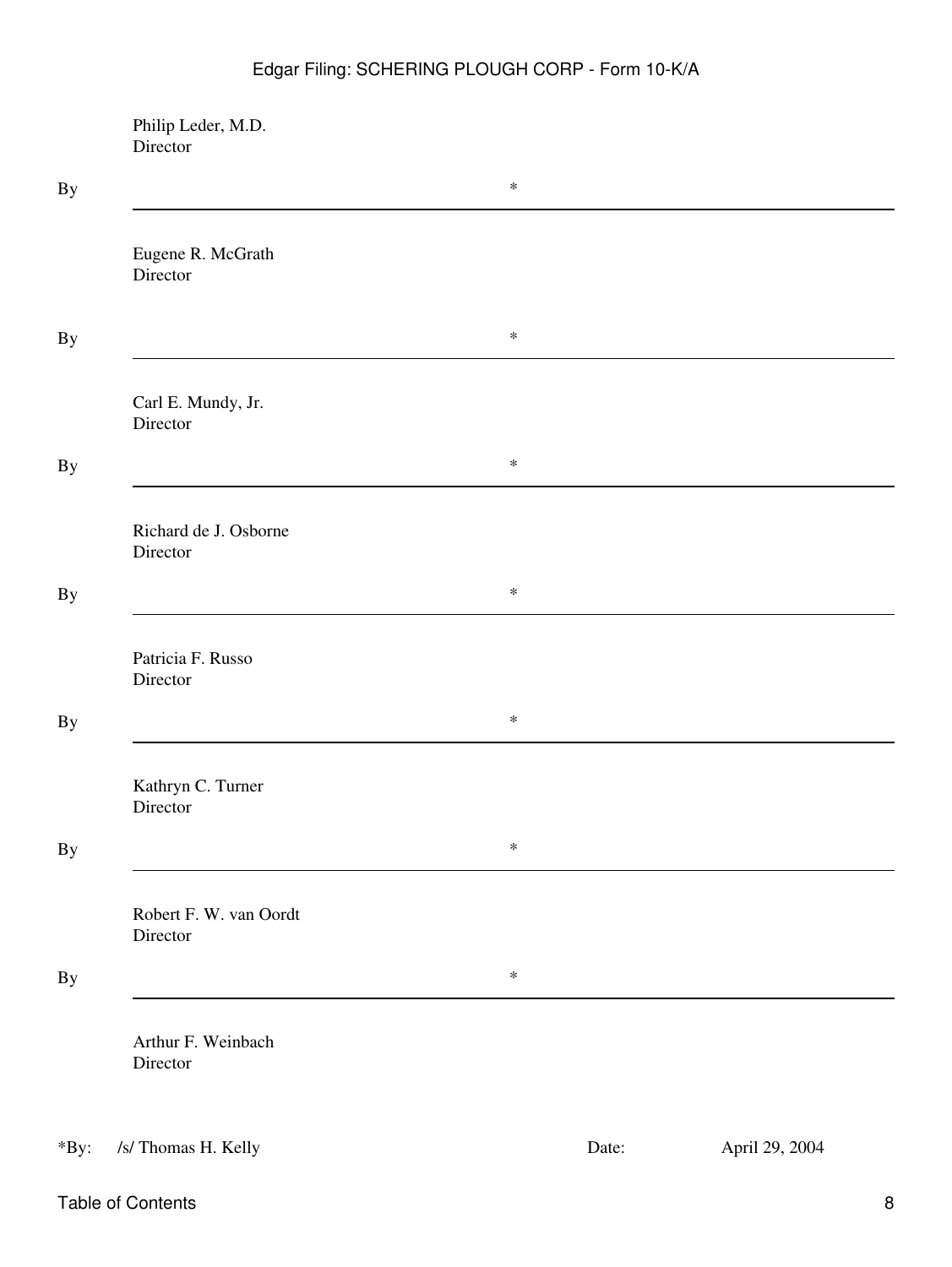Thomas H. Kelly Attorney-in-fact